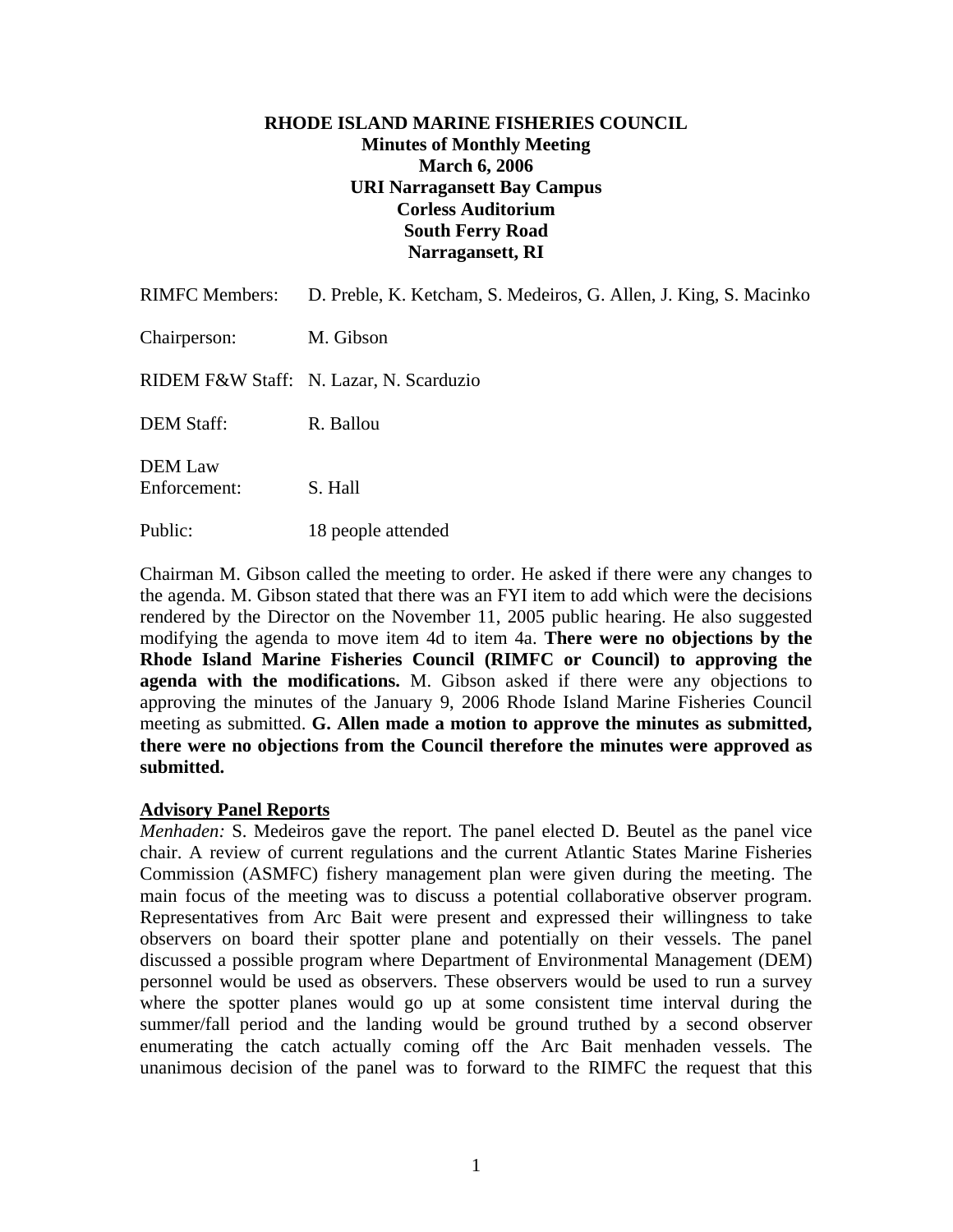collaborative survey be set up to quantify the amount of menhaden entering and being removed from the bay by Arc Bait.

N. Lazar stated that the observer portion of the request was obtainable but as far as the logistics of a full-blown survey, he had not looked in to this as of yet.

K. Ketcham stated he felt it may be a waste of money to have a state observer on board and would rather just have the spotter plane pilot fill out a form indicating the amount of fish he saw. S. Medeiros indicated the point was to have an objective observer on board who could corroborate the findings of the spotter pilot.

G. Allen stated that he felt it was a worthwhile endeavor because this has been a user group conflict for a long time. **G. Allen made a motion to have the Council endorse the recommendation of the Menhaden Advisory Panel to start a survey using both the Arc Bait spotter plane and ground observations on the Arc Bait vessels by DEM observers on a daily basis. S. Medeiros offered a revision of the motion stating that the observations did not necessarily need to be daily, but consistent, maybe once or twice a week. G. Allen accepted the recommended revision to the motion. S. Medeiros seconded the motion. The Council voted unanimously to approve the motion**.

*Tautog:* G. Allen gave the report. The meeting was held to consider any changes to the commercial season for 2006. A report on the commercial fishery performance was given at the meeting. One issue that came up was whether underages roll over to the following year. G. Allen stated that this was a request from the panel that the Council look in to this. A bycatch allowance proposal was brought forward; the panel did not support this. Another proposal that was brought forward had a slot limit provision. The panel did not support this proposal but asked that this be looked in to by DEM to see whether this would benefit the species or not. The consensus proposal that came out of the panel was to move the summer sub period start date to July  $15<sup>th</sup>$ , rather than August  $1<sup>st</sup>$ .

*Striped Bass:* D. Preble gave the report. The panel started by reviewing the ASMFC stock status update. The indications from the report were that the stock is healthy. The panel then went over the performance of the commercial fishery in RI during 2005. The panel commended the Division of Fish and Wildlife (DFW) for there management of the fishery in 2005 as the quota came in right on target. The panel recommended by unanimous consensus remaining at status quo in 2006 for the floating fish trap fishery. The general category fishery recommended that the opening date be moved to June 10. This recommendation was a consensus from the panel with one vote of dissent. A second proposal was brought forward but this was not forwarded as a consensus proposal from the panel. The panel forwarded a request to the Council that they (the Council) be proactive during the Magnussen-Stevens Act reauthorization and look in to how this will affect RI.

# **New Business**

*Discussion about Greenwich Bay shellfishing:* An email message from M. McGiveney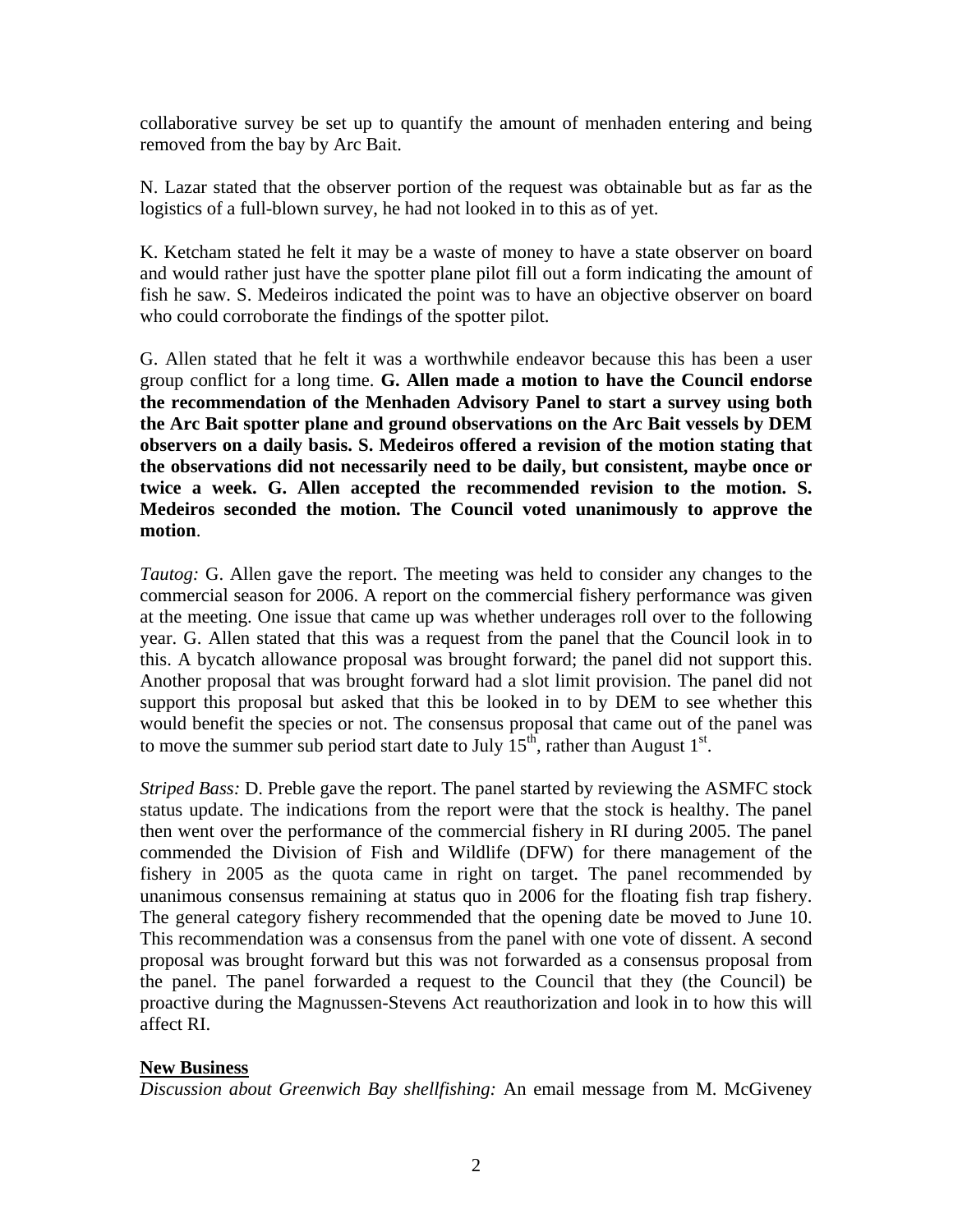had been passed out to the Council. J. King gave a summary of this email. He stated that the email was a request from the RI Shellfishermen's Association to have the Director of DEM close the Greenwich Bay shellfish management area. It was also requested that the remaining open periods be shortened to two hours a day rather than four. The reason for these requests were that the market for shellfish in RI was being flooded with product because of the Greenwich Bay opening and the price had dropped to the point where the practice of shellfishing was not economically viable. J. King added his own comments as a shellfisherman stating that he cannot make a living when the price is ten cents a clam and feels that the management areas need to be managed better so that these low prices aren't continually experienced. The shellfishing industry in the state cannot continue to exist if the status quo remains. His point for the discussion was for the Council to be aware that a shellfish advisory panel meeting request would be coming forward and he wanted to give some background on the agenda topics.

M. Gibson added that the shellfish advisory panel would be convened if the Council agreed and the Greenwich Bay topic would be discussed, the summary of this meeting would be forwarded to the Council, and then the Council could develop a recommendation for the Director on this topic. **M. Gibson asked if there were any objections to this course of action. There were none.**

G. Schey stated that the effort from part time fishermen creates a lot of the market issues in Greenwich Bay. He went on to say that he felt the Greenwich Bay issue hadn't been resolved yet because he felt the work keeps getting pushed off.

*Summary of river herring workshop:* M. Gibson gave a brief overview of what had transpired regarding this topic. The Council did not currently have an advisory panel to deal with river herring so a public workshop was held as a surrogate advisory panel and gave the public an opportunity to get information from the DFW as well as allow the public to discuss there opinions on the subject. The following summary was from that meeting. At the workshop a slide presentation was given which gave a summary of a tristate workshop held with RI's neighboring states. It also gave a detailed stock status report specific for RI's river herring stocks. The meeting ended with a presentation of the proposed regulatory amendments for river herring in both fresh and marine waters, which would be a closure in both fresh and marine waters.

J. King asked about frozen herring that people might already possess. S. Hall, from DEM Law Enforcement, stated that if they made some sort of allowance for this, it would make the regulation completely unenforceable.

P. Brodeur asked about purchasing bait from Maine, where river herring possession is not prohibited. S. Hall stated that Law Enforcement officers would have to use their discretion but if this became an avenue for people to violate the regulation, it would have to be strictly enforced.

*Council comments on draft Safe Harbor Policy:* The Council had been provided a draft policy regarding a formalized safe harbor provision and the Director was seeking advice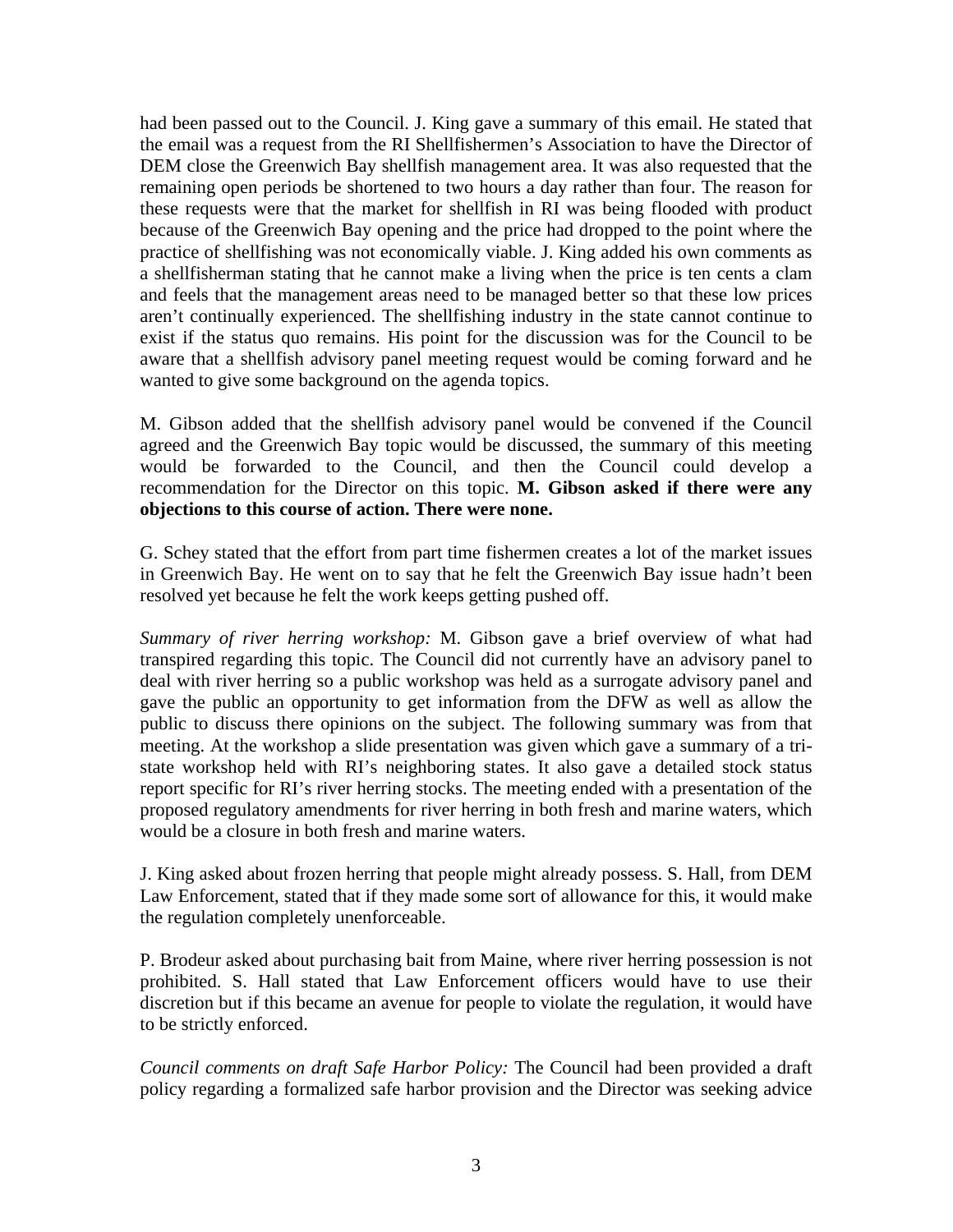from the Council on this policy. K. Ketcham stated that he was concerned with people abusing this policy in order to violate fishery possession limits. S. Hall stated that this was a policy that had been informally followed in the past. He stated that they determine each case independently and if they found that people began to use this policy in an effort to circumvent regulations this would have to be dealt with. He went on to state that they support this policy because they understand that fishing is a dangerous profession and anything that can be done to increase safety is a positive thing. K. Ketcham followed up by asking if there was some way that an out of state boat, evoking safe harbors, could unload there catch but not have it come off of RI's quota? S. Hall stated that this vessel would be allowed to hire a truck to bring the product back out of state to an out of state dealer, thereby the fish would be counted against the quota of the state where that dealer resided.

**M. Gibson stated that he would transmit K. Ketchams concerns about providing sufficient safeguards against abuse and also his concerns about out of state vessels landing against RI's quota to the Director if the Council did not object. There were no objections by the Council.** R. Ballou added that the policy states fish but this is meant to cover any seafood products.

*Council approval of the Enforcement, Summer flounder, Scup/Black sea bass, and Lobster advisory panel agendas:* **S. Medeiros made a motion to approve the agendas as submitted. D. Preble seconded the motion. The motion was unanimously approved.**

# **Other Business**

*Review of advisory panel membership lists:* The Council had been provided updated AP lists as well as some resumes for nominees to the lobster advisory panel. There were three nominees for the two open lobster advisory panel spots. The Council decided to appoint L. Dellinger and D. Ingram to the open lobster advisory panel alternate positions. A list with Council member term appointments was provided and the DFW wanted to make several members aware that their terms were up in 2006.

An email was received from Capt. Rick Bellavance stating his request to be included on the Industry Advisory Committee. The Council requested that he fill out a resume form to be brought before the Council at the next meeting.

*Authorize a second March Council meeting immediately following the public hearing on March 13, 2006:* S. Medeiros recommended that the Council meet on the same night as the public hearing. There were no objections from the Council on this.

# **Old Business**

*Floating fish trap update:* N. Lazar stated that the Council had been provided a memo from DFW staff. This memo indicated that all of the trap companies except for one had indicated the sites they were planning to set in 2006. The one licensee who did not respond stated that he did not intend to set a trap at his location this year. The second item of information in the memo was about the buoy issue. Both the DFW and DEM Law